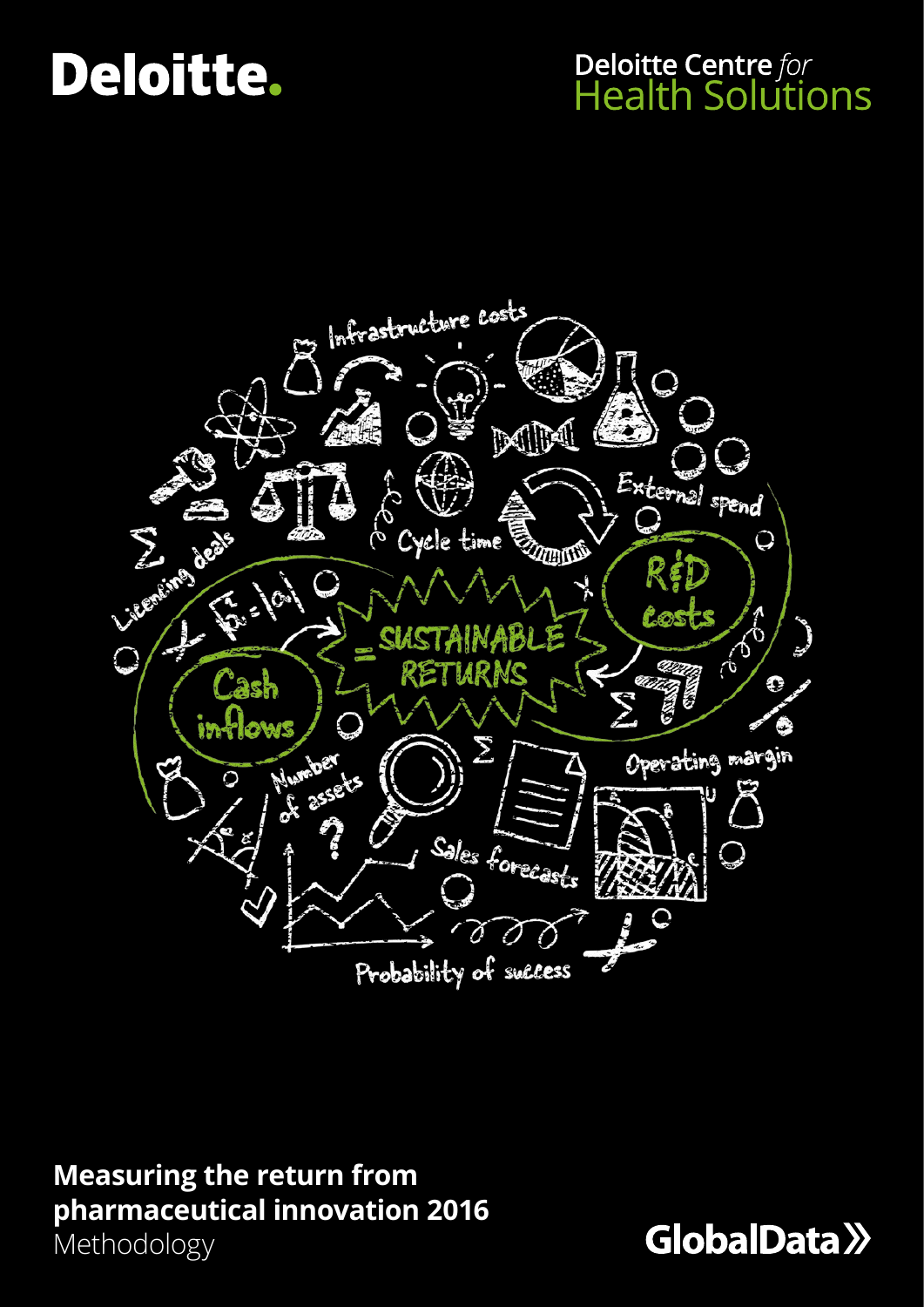### Contents

| <b>Introduction</b>                                           | 01 |
|---------------------------------------------------------------|----|
| <b>Methodology</b>                                            | 02 |
| Original cohort                                               | 03 |
| Extension cohort                                              | 03 |
| Assets evaluated                                              | 03 |
| Methodology amendments and restatements of prior-year results | 03 |
| Principles applied to the model                               | 03 |
| Model outputs: R&D cash outflows                              | 05 |
| Model inputs: forecast cash inflows                           | 06 |
| Modelling assumptions                                         | 07 |



## **Deloitte Centre** for<br>Health Solutions

#### **The Deloitte Centre for Health Solutions**

The Deloitte UK Centre for Health Solutions generates insights and thought leadership based on the key trends, challenges and opportunities within the healthcare and life sciences industry. In producing this report we have worked closely with the US Center for Health Solutions in Washington DC, our teams of researchers develop ideas, innovations and insights that encourage collaboration across the health value chain, connecting the public and private sectors, health providers and purchasers, and consumers and suppliers. We aim to bring you unique perspectives to support you in the role you play in driving better patient outcomes, sustaining a strong health economy and enhancing the reputation of our industry. In this publication, references to Deloitte are references to Deloitte LLP, the UK member firm of DTTL.

### **GlobalData** >>

#### **GlobalData**

GlobalData provides world-class healthcare research and consulting that delivers actionable insight and industry perspective on the critical decisions our clients have to make. Together with our experienced team of researchers, analysts, epidemiologists and consultants, and an unmatched suite of proprietary databases and workflow tools, we provide high-quality accurate and transparent insight that helps our clients achieve growth and increase business value. Combining precision with innovation, our research and consulting solutions ensure that our clients stay at the forefront of their markets by integrating forecasts and analysis on the latest trends and developments with the unrivalled expertise of our analyst teams.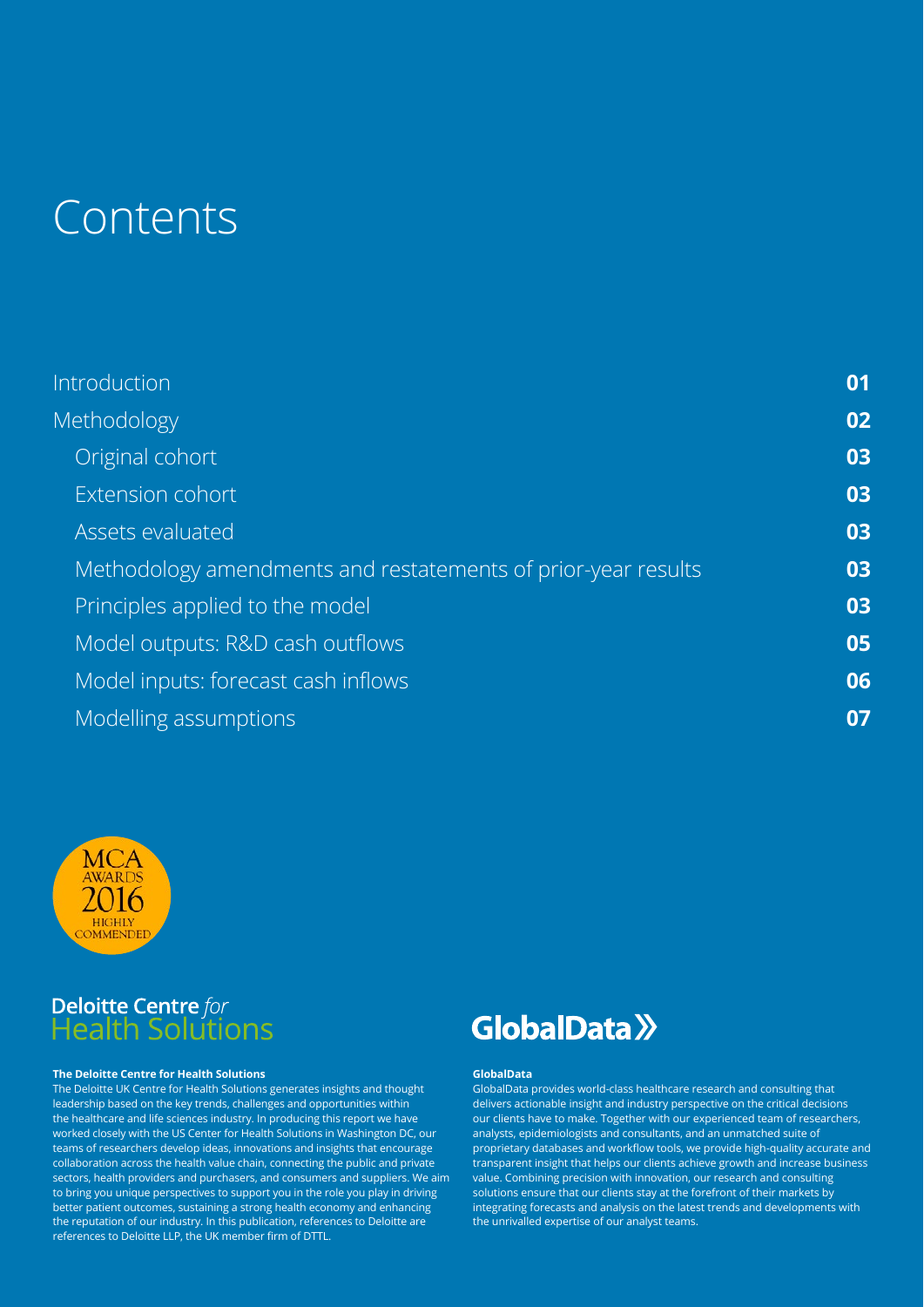# Introduction

Deloitte's annual report 'Measuring the return from pharmaceutical innovation', published since 2010, provides estimates of the return on investment that 12 leading biopharma companies might expect to achieve from their late-stage pipeline of assets. Since 2015 the analysis has also included an extension cohort of four mid-to-large cap biopharma companies allowing us to compare and contrast their performance against the original cohort.

Our analysis is focused on assets that are currently in late-stage development and expected to launch within the next one to four years, using data from publicly available audited annual reports and forecasts provided by GlobalData. This document provides an overview of the methodology applied.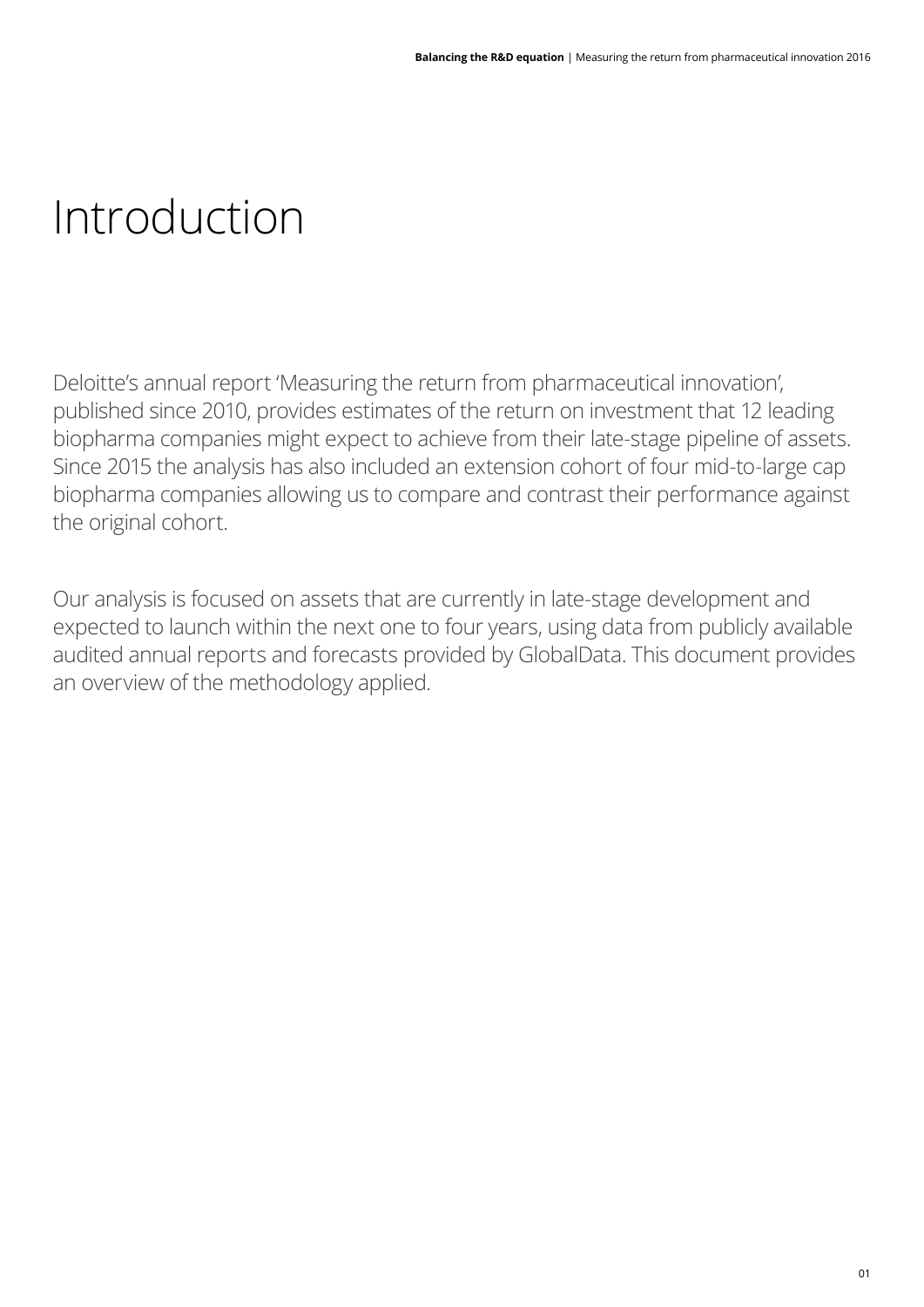## Methodology

Deloitte LLP has built an interactive model to calculate the Internal Rate of Return (IRR) for the companies and late-stage assets of interest. Whilst we acknowledge measuring projected returns is complex and therefore imperfect, the analysis that underpins our series of reports aims to provide a consistent and objective measure of industry performance. In turn this allows us to derive insights into opportunities for improving return on investment in R&D. The underlying principles we have applied are comparability (a consistent, unbiased, direct comparison across the industry and investments of different sizes), accessibility (relevant to a diverse audience, both within and outside of the biopharma industry) and availability (the analysis is derived from publicly available information available in audited annual reports or is readily accessible from third-party data providers). A high-level overview is provided by Figure 1.

#### **Figure 1. Late-stage pipeline static IRR and drivers of change in IRR methodology**



Source: Deloitte LLP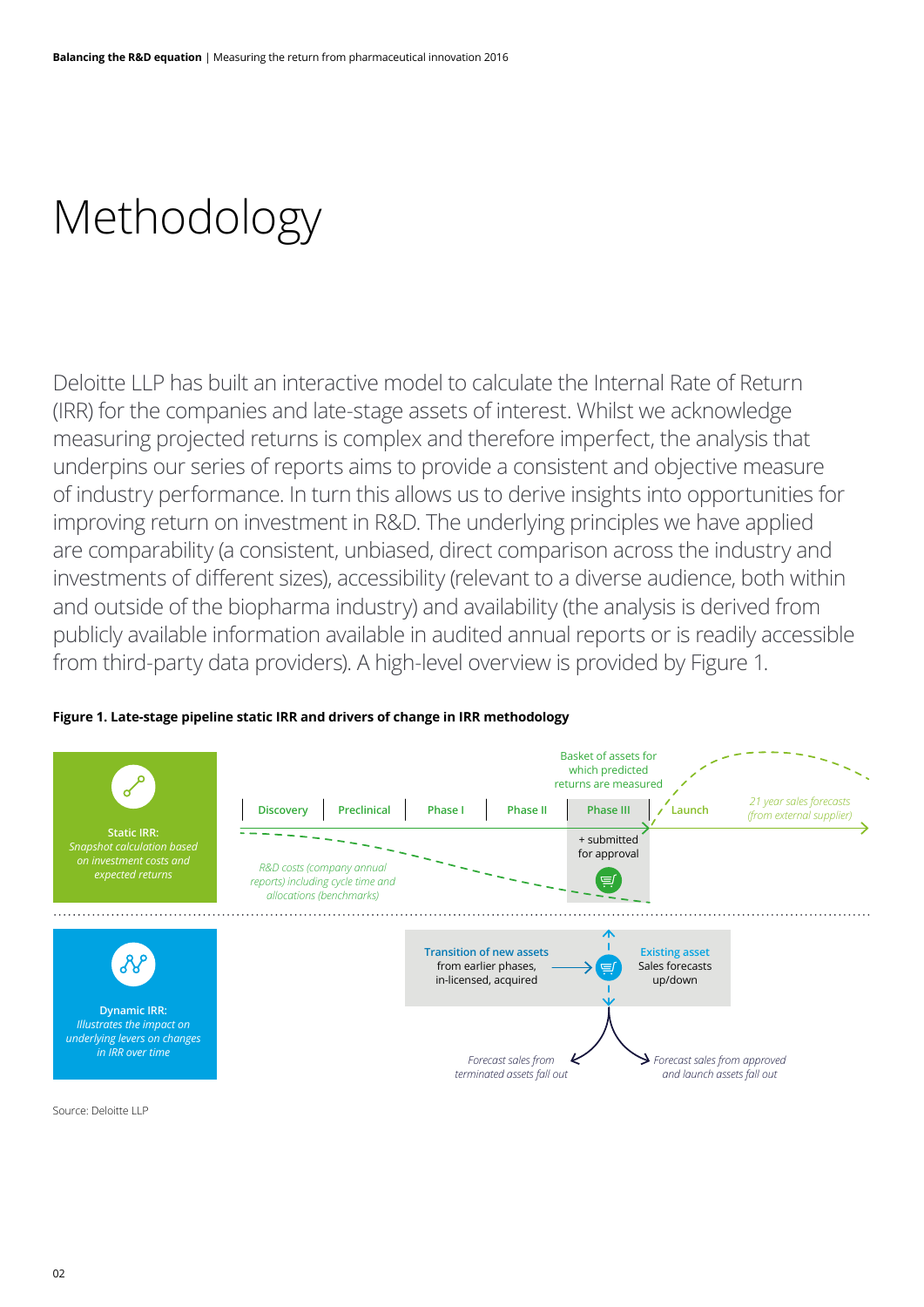#### **Original cohort**

The cohort has remained consistent since 2010 and comprises the top 12 publicly-listed, research-based life sciences companies measured by 2008-09 R&D spend: Amgen, AstraZeneca, Bristol-Myers Squibb, Eli Lilly, GlaxoSmithKline, Johnson & Johnson, Merck & Co., Novartis, Pfizer, Roche, Sanofi and Takeda.

#### **Extension cohort**

The extension cohort have been selected based on perceived recent performance and pharmaceutical R&D spend. All fall within the top 25 pharmaceutical companies based on R&D spend for 2012 to 2014: AbbVie, Biogen, Celgene and Gilead Sciences.

#### **Assets evaluated**

The analysis focuses on each company's late-stage pipeline defined as the set of assets that are in Phase III clinical development or submitted for approval as of 30th April for each relevant year. Given the increasing potential of assets that have been given breakthrough therapy designation by the US Food and Drug Administration progressing straight from Phase II to submission, the analysis also includes assets in Phase II with breakthrough therapy designation. The types of assets included are:

- **•** New Chemical Entities (NCEs)
- **•** New Biological Entities (NBEs)
- **•** significant line extensions expected to result in a measurable uplift in revenues
- **•** reformulations
- **•** fixed dose combinations
- **•** biosimilars.

For all assets included in the analysis, their origin was assessed and they were categorised as self-originated, in-licensed, part of a joint venture/co-development or acquired.

#### **Methodology amendments and restatements of prior-year results**

We are continually working to improve the methodology and modelling that underpins this report. Due to the complex nature of the analysis and despite rigorous quality review procedures errors are occasionally identified in previously published data.

Any methodology amendments are adjusted for retrospectively, allowing year-on-year comparison of trends. Where errors are identified, an assessment as to the materiality of the error is made based on the impact this has on IRR. Judgement is then applied to determine whether to amend results retrospectively. No adjustment is made where new information subsequently becomes available which was not available at the time of performing the analysis, for example, incorporation of actual sales data or restatement of figures published in company annual reports.

#### **Principles applied to the model Currency**

All currency calculations have been made in US dollars. Yearly average rates have been used for conversion of other currencies into US dollars.

#### **Taxation**

IRR has been calculated based on post tax inflows and outflows. Company specific tax rates have been calculated based on average effective tax rates over the ten years preceding the year of the report, adjusted for non-recurring items, such as litigation costs, impairments and in-process R&D (IPR&D) expense.

#### **IRR calculation**

IRR is a measure which equates the cost of developing an investment and the expected benefits that the investment will deliver. The methodology assesses three IRR measures: static returns, average returns and dynamic returns.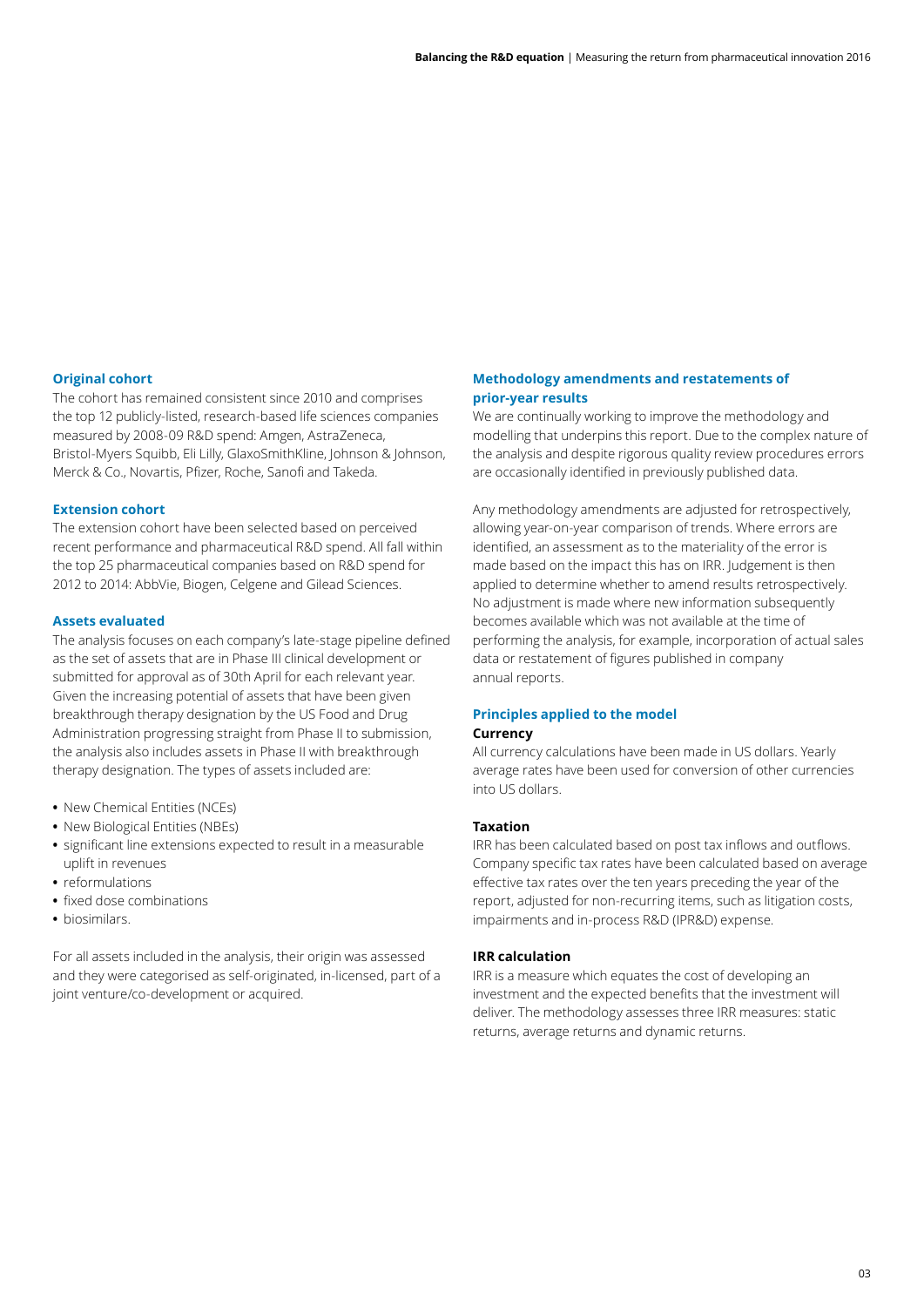#### **Yearly static returns**

Calculated by equating cash outflows with cash inflows to generate an IRR value, with a separate IRR value generated for each year of the report.

Static returns are calculated for a defined basket of late-stage assets by estimating the expenses associated with developing the assets and the likely potential returns that they will deliver. This is achieved using estimates of each company's:

- **•** annual R&D expenses (cash outflows) for the prior ten years which calculates the cost associated with bringing the basket of assets to a particular stage of development
- **•** annual risk-adjusted revenues (cash inflows) forecast for the future 21 years – which estimates the likely returns that the basket of assets will deliver.

#### **Average returns**

Average returns are calculated on a weighted three-year rolling average basis by aligning the individual inflows and outflows used in the static returns figure for the three periods included in the rolling average.

#### **Dynamic returns**

Calculating dynamic returns allows the movement in static returns from one year to the next to be reconciled and also quantifies the key elements driving this change. It is calculated to bridge each time period, as well as the overall time period from 2010, and focuses on the same basket of late-stage pipeline assets as static returns. However, the basket of assets changes year-on-year due to the movement of assets into and out of the late-stage pipeline.

The elements driving change in IRR can be categorised into two groups, based on whether they impact cash outflows or cash inflows.

#### **Cash outflow elements**

The four outflow elements driving change in IRR comprise:

- **•** R&D cost changes to R&D costs for self-originated assets
- **•** cost phasing changes to how R&D costs are allocated over the historical ten-year time period
- **•** licensing increases or decreases in licensing expenses associated with the basket of assets under review
- **•** tax rates alterations to the company specific tax rates based on average effective tax rates over the historical ten-year period.

The annual impact of each factor for the cash outflows has been run through into the models in isolation so that their individual impact on the IRR can be quantified.

#### **Cash inflow elements**

The inflow elements driving change in IRR comprise:

- **•** forecast revenues, which, in the case of dynamic returns can be further split into:
	- terminated loss of forecast revenues from late-stage pipeline due to termination of assets
	- approved transfer of forecast revenues to the commercial portfolio as assets launch and therefore leave the late-stage pipeline
	- existing increases or decreases in forecast revenues for assets which remain within the late-stage pipeline
	- new forecast revenues associated with new assets entering the late-stage pipeline.
- **•** margin changes in a company's average cash operating margin.

The annual impact of each factor on the cash inflow has been analysed in isolation so that their individual impact on returns can be quantified.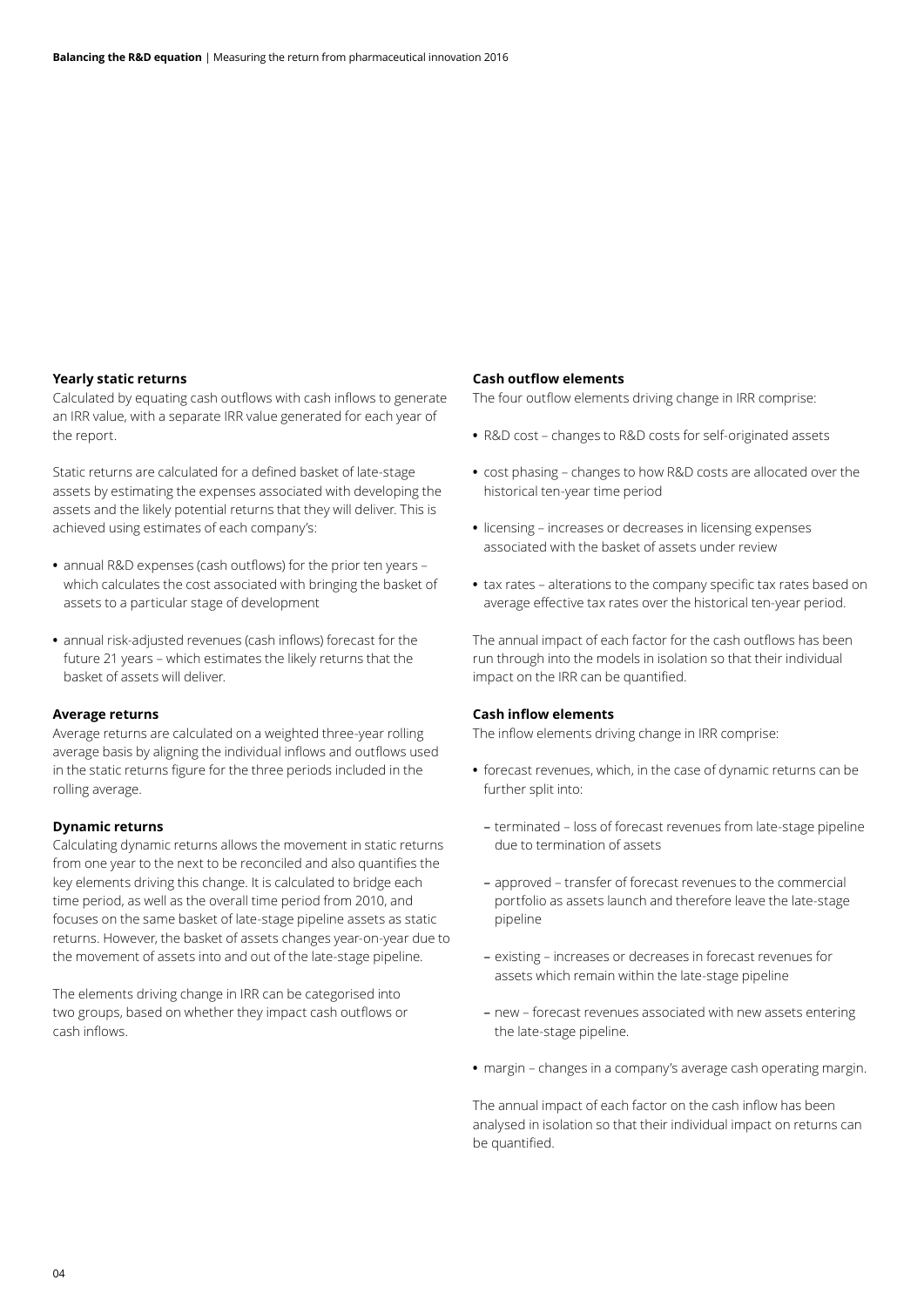#### **Model inputs: R&D cash outflows**

Cash outflows were calculated separately for self-originated, in-licensed and acquired assets.

#### **Self-originated assets**

- 1. R&D costs have been obtained from publicly available company reports results based on applicable GAAP at the time results were issued (either local GAAP applicable in the country of incorporation, IFRS or US GAAP)
- 2. R&D costs recognised through profit and loss accounts are assumed to equal cash flows, unless a non-cash expense is separately disclosed (e.g. write-off of in process R&D charge recorded under US GAAP) in which case this has been excluded from the R&D cost
- 3. Following a business combination, R&D costs include those of the enlarged group, in line with the publicly available company reports (see below for pre-acquisition costs)
- 4. The use of publicly available data limited the model to the use of industry average cycle times and cost allocation when calculating R&D costs over the ten-year period; Deloitte and GlobaData proprietary data was used for 2016 (see Figure 2). This methodology incorporates the cost of failure or asset attrition from the cohort at discovery to the late-stage pipeline as at 1 January for each respective year
- 5. R&D costs have not been included within the model beyond the most recent year end for each of the companies in question.

#### **Figure 2. Industry average benchmarks 2016**

| <b>Industry average</b><br><b>benchmarks</b> | <b>R&amp;D</b> cost<br>allocation | <b>R&amp;D</b> cycle<br>times |
|----------------------------------------------|-----------------------------------|-------------------------------|
| Discovery to first toxicity dose             | 24%                               | 35%                           |
| <b>Preclinical to Phase II</b>               | 28%                               | 40%                           |
| <b>Phase III and submission</b>              | 48%                               | 25%                           |

Source: Deloitte and Global Data proprietary data

#### **Assets acquired through in-licencing**

For assets which have been in-licensed from a third party, any upfront payments have been included in the relevant year of acquisition. In-licensing information was provided by GlobalData. In most cases financial information was limited due to the commercial sensitivity of deal information. As publicly available data typically does not include the timing or quantum of future contingent payments, the total amount of these costs associated with the relevant in-licensed assets have been assumed to be incurred at their maximum potential amounts on commencement of sales of the assets. Any costs expended in developing the product subsequent to the in-licensing have been included as per the internally developed assets.

Where deal values have not been disclosed, industry averages by therapy area have been utilised as a proxy for the costs of acquiring intellectual property. Industry average royalty rates per stage of development at the time of deal formation have also been utilised.

For deals involving a basket of assets, deal values have been weighted according to the number of assets for deals done in early stage, or, for late-stage deals where lifetime sales forecasts are available, weighted according to the revenue contribution from the individual constituents of the deal.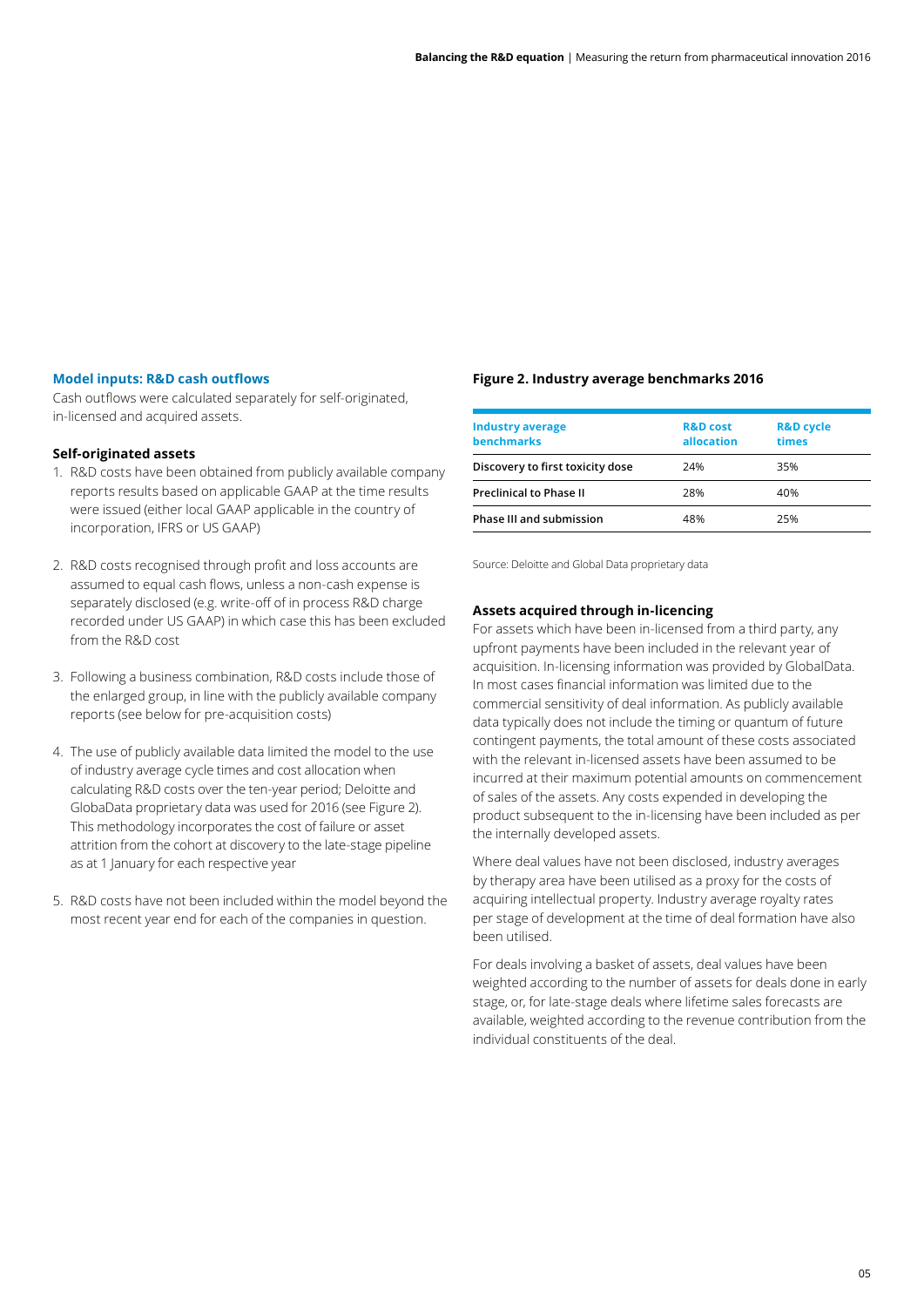#### **Assets acquired as part of a business combination**

The method applied to account for R&D costs incurred as part of a business combination varies based on materiality of the transaction to the calculation of IRR.

- 1. R&D costs incurred after the date of the business combination have been included as per the internally developed assets noted above
- 2. Where the acquired company has: reasonably stable historic R&D spend; reasonably stable historic operating margins (i.e. has a significant commercial portfolio); and is considered of a material size, a full consolidation approach is taken. This means R&D costs prior to the date of the business combination have been included separately in the model based on publicly available annual reports and applicable GAAP at the time results were issued (either local GAAP applicable in the country of incorporation, IFRS or US GAAP)
- 3. Where acquired companies did not meet the definition above acquired in-process R&D figures were taken as the figure paid for the R&D portfolio. This separates the value of the R&D pipeline from any commercial portfolio acquired or net value of the company's assets less liabilities.

The costs associated with assets acquired as part of a business combination have not been included independently as these are captured via the inclusion of the acquired company's pre-acquisition R&D cost or IPR&D. Further, publicly available data does not typically include the fair value attributed to each of the assets acquired. Any costs expended in developing the product subsequent to the business combination have been included as per the internally developed assets.

#### **Model inputs: forecast cash inflows Sales forecasts**

- 1. Asset sales were forecast for a 21-year timeframe for each time period under investigation
- 2. 2016 revenue forecasts were calculated by GlobalData using a combination of forecasting methodologies, including analyst consensus forecasts and proprietary patient-based forecasting models
- 3. Revenue forecasts have been risk-adjusted for Phase III and submission success rates specific to therapeutic areas (GlobalData proprietary data)
- 4. Sales forecasts were determined in July of the report year; forecasted revenues are based on knowledge and events as of this date
- 5. After reaching peak sales, standard erosion curves were applied depending on the type of asset considered. Different erosion curves have been developed for each asset type: small molecules (chemical entities) and large molecules (biological entities)
- 6. Available patent information was extracted by GlobalData from GlobalData's Pharma eTrack and other public patent sources for each asset. Accurate patent data can be difficult to locate, therefore a number of rules were defined to ensure consistency across the assets.

#### **Margin applied to sales forecasts**

Inflows have been determined by applying an average un-leveraged cash flow adjusted operating margin. This has been calculated using operating profits reported in publicly available company reports over the three years preceding each year.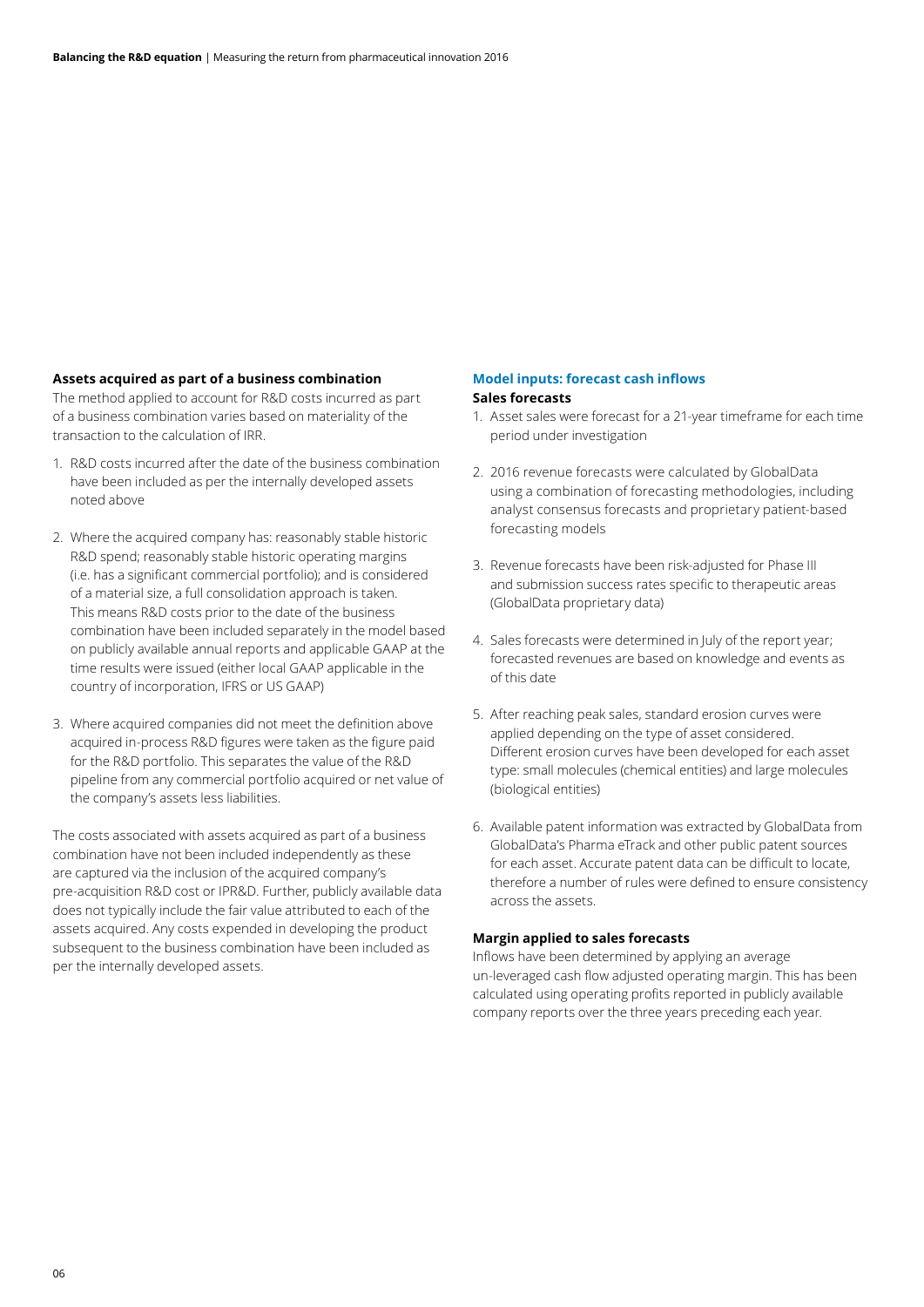#### **Modelling assumptions**

The use of forecast data and publicly available information regarding pipelines and deal information presents certain challenges and risks. These challenges and risks include, but are not limited to, the following:

- 1. The late-stage pipeline is an accurate reflection of the pipeline, as of 30th April in the year of the report. This incorporates all public information available at that date. There is often a lag in obtaining intelligence on product launches, particularly of line extension products, and intelligence on new Phase III compounds entering the late-stage pipeline. This may mean products are removed from the pipeline the year following launch or may have a delay in pipeline inclusion until the year following Phase III entry
- 2. Deal and licensing information is commercially sensitive and therefore exact financial information is limited. During the research phase several proprietary databases combined with publicly available information have been used to construct a picture of the costs associated with compounds. It is important to note however that not all in-licensing and deal financial information is available outside of the companies involved, therefore some deal information used within this study does not have financial values associated with it
- 3. All forward-looking statements reflect knowledge and information available as of 30th April and are not updated post publication
- 4. The revenue and portfolio information provided in this paper constitute forward-looking statements relating to the financial, operational and performance of specific companies. Although the authors of this paper believe these forward looking statement are based on reasonable assumptions listed here, any forward-looking statements by their very nature, involve risks and uncertainties. These forward-looking statements may be influenced by factors which affect actual outcomes or results to be materially different from those predicted here
- 5. In-licensing costs included in the model are limited to those products included in the late-stage pipeline, thus in-licensing costs associated with compounds that failed prior to Phase III are not included
- 6. The use of publicly available data limited the model to the use of industry average cycle times and cost allocation when calculating R&D costs over each 10 year period. This prevents an assessment of differences in development performance between each organisation, for example, therapeutic area and development programme specific cycle times are ignored and companies with better than average cycle times are not rewarded in this model
- 7. Historic R&D costs have not been included within the model beyond the most recent year-end for each company
- 8. The assumption that average cash operating profits over the three year historical time period reflect future margins over the 21 year revenue forecast period may fail to fully reflect the impact of recent corporate cost reduction initiatives where relevant
- 9. Revenue forecasts have been risk-adjusted using historical Phase III and submission success rates that may not model potential future changes in the regulatory and payer environment
- 10.The model is sensitive to the distribution of compounds across the late-stage pipeline (Phase III to submission) and as this drives cash flow timing, a snapshot taken in a different year could generate different results.
- 11.Important factors that could cause actual results to differ materially from those contained in forward-looking statements, certain of which are beyond our control, include, among other things: the loss or expiration of patents, marketing exclusivity or trademarks; the risk of substantial adverse litigation/ government investigation claims and insufficient insurance coverage; exchange rate fluctuations; the risk that R&D will not yield new products that achieve commercial success; the risk that strategic alliances will be unsuccessful; the impact of competition, price controls and price reductions; taxation risks; the risk of substantial product liability claims; the impact of any failure by third parties to supply materials or services; the risk of failure to manage a crisis; the risk of delay to new product launches; the difficulties of obtaining and maintaining regulatory approvals for products; the risk of failure to observe ongoing regulatory oversight; the risk that new products do not perform as we expect; the risk of environmental liabilities; the risks associated with conducting business in emerging markets; the risk of reputational damage; and the risk of product counterfeiting. Nothing in the report or analysis should be construed as a profit forecast.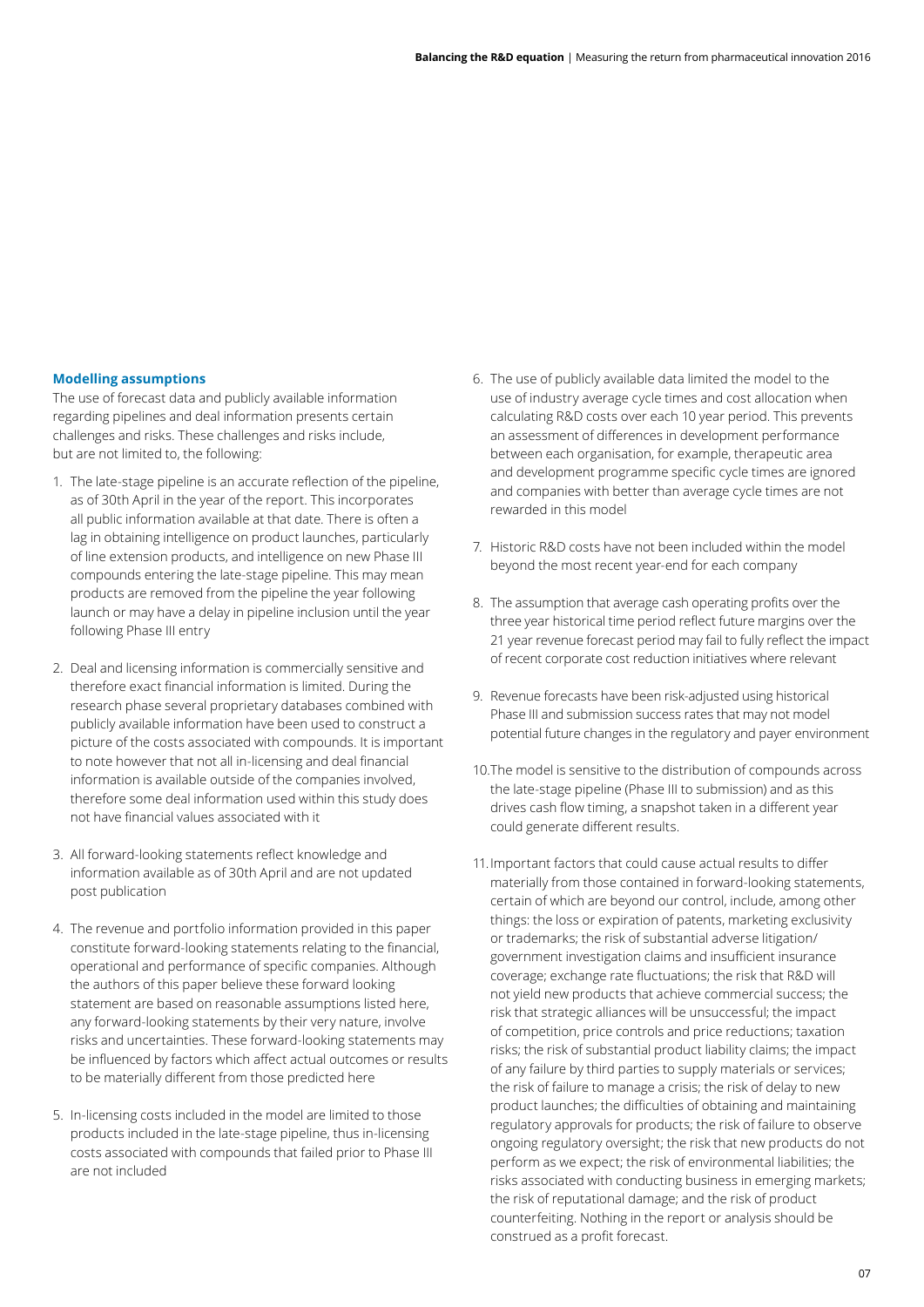### Notes